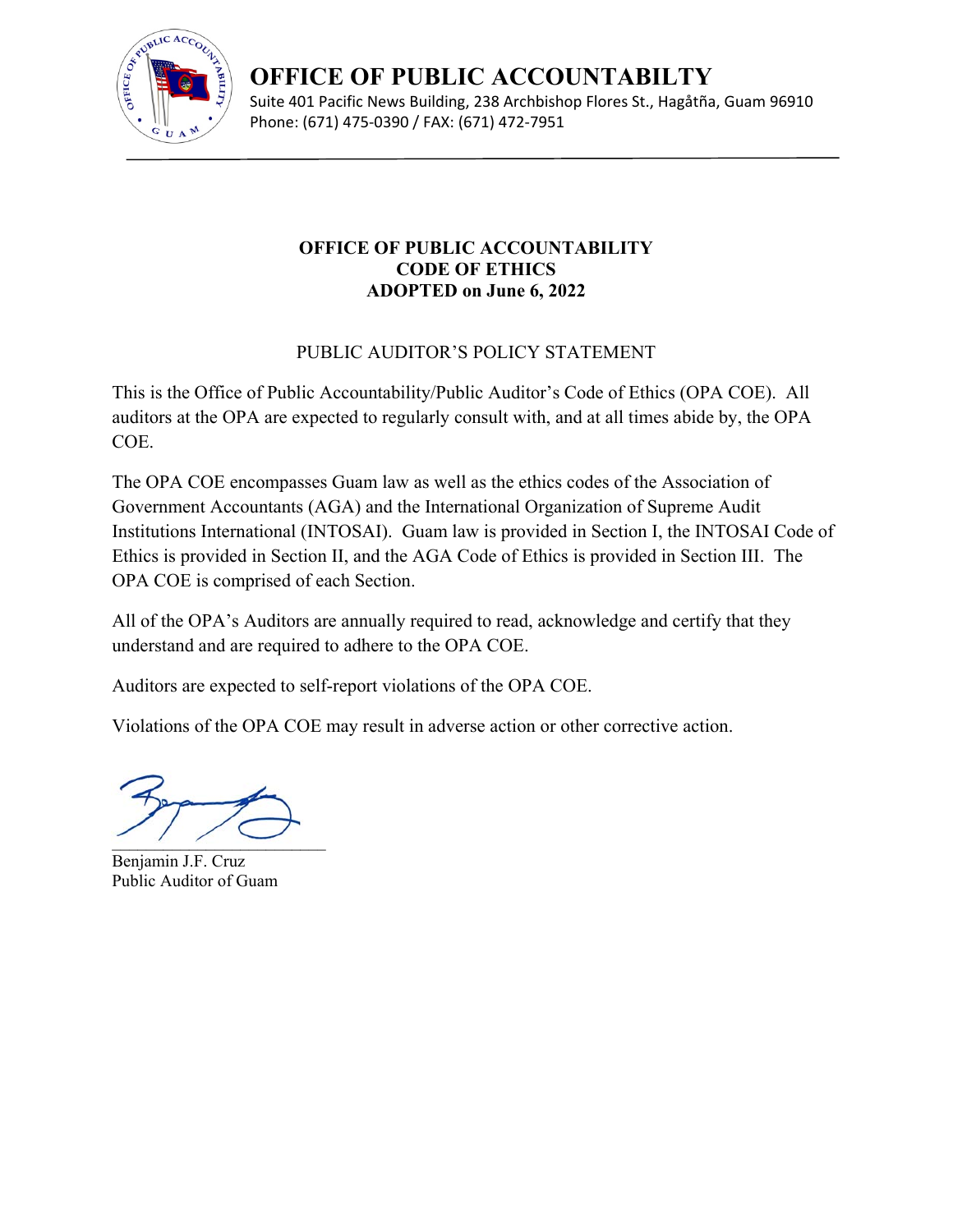# **I. LAWS CONCERNING AUDITORS AT THE OFFICE OF PUBLIC ACCOUNTABILITY/PUBLIC AUDITOR**

Guam law imposes responsibilities and duties on the OPA including its Auditors. As part of the OPA COE, Auditors at the OPA are expected to understand and adhere to the laws described below.

# **The creation of the OPA**

The Guam legislature created the Office of Public Auditor/Public Accountability (OPA) to be independent of the three branches of government. The OPA provides the needed check and balance on the keeping of accounts and the expenditures of funds of the government to ensure the highest quality of accounting for the public's funds. The OPA takes the job of accounting for the public's funds as far away from the realm of politics as is possible in a political world.

# **Statutory audits**

The Public Auditor shall:

- Direct and supervise all financial and management audits so that annual audits are completed for the prior fiscal year no later than June 30;
- Communicate directly with any person or with any department, officer or person having official relations with the office in any matter relating to the expenditures of government funds and property or to the settlement thereof.
- Annually, audit or cause to be conducted post-audits of all the transactions and accounts of all departments, offices, corporations, authorities, and agencies in all of the branches of the government of Guam.
- Be responsible for the conduct of program evaluation and review of compliance by various government programs with performance standards established by I Liheslaturan Guåhan.
- Perform any audit of either the financial or programmatic nature, either by resolution of I Liheslaturan Guåhan or as otherwise provided by law.
- Submit to I Liheslaturan Guåhan on a continuous basis recommendations with respect to altering and amending the performance standards assigned to any government of Guam program, as well as recommendations with respect to procedures for evaluation compliance with or achievement of performance standards.
- Implement a continuous program of evaluation and justification review of all government of Guam agencies and shall submit a report of evaluation and justification review findings and recommendations to the Speaker of I Liheslaturan Guåhan, I Maga=lahen Guåhan, the head of the agency that was the subject of the review, and the head of any agency that is substantially affected by the findings and recommendations.
- Conduct program evaluation and justification reviews and other related duties as prescribed by law.
- Supervise or perform audits of autonomous agencies and instrumentalities of the government of Guam.
- Supervise audits of all funds in excess of \$300,000.00 for a single fiscal year from the government of Guam that are given in grant or subsidy to non-profit or profit-making groups.
- Audit the hiring practices, manpower levels and staffing patterns of all departments, agencies and bureaus of the Executive Branch of the government of Guam, and to determine and report to I Maga'lahen Guåhan, I Liheslaturan Guåhan and the Public Utilities Commission, as appropriate, on the necessity and applicability of employment levels and categories to the department or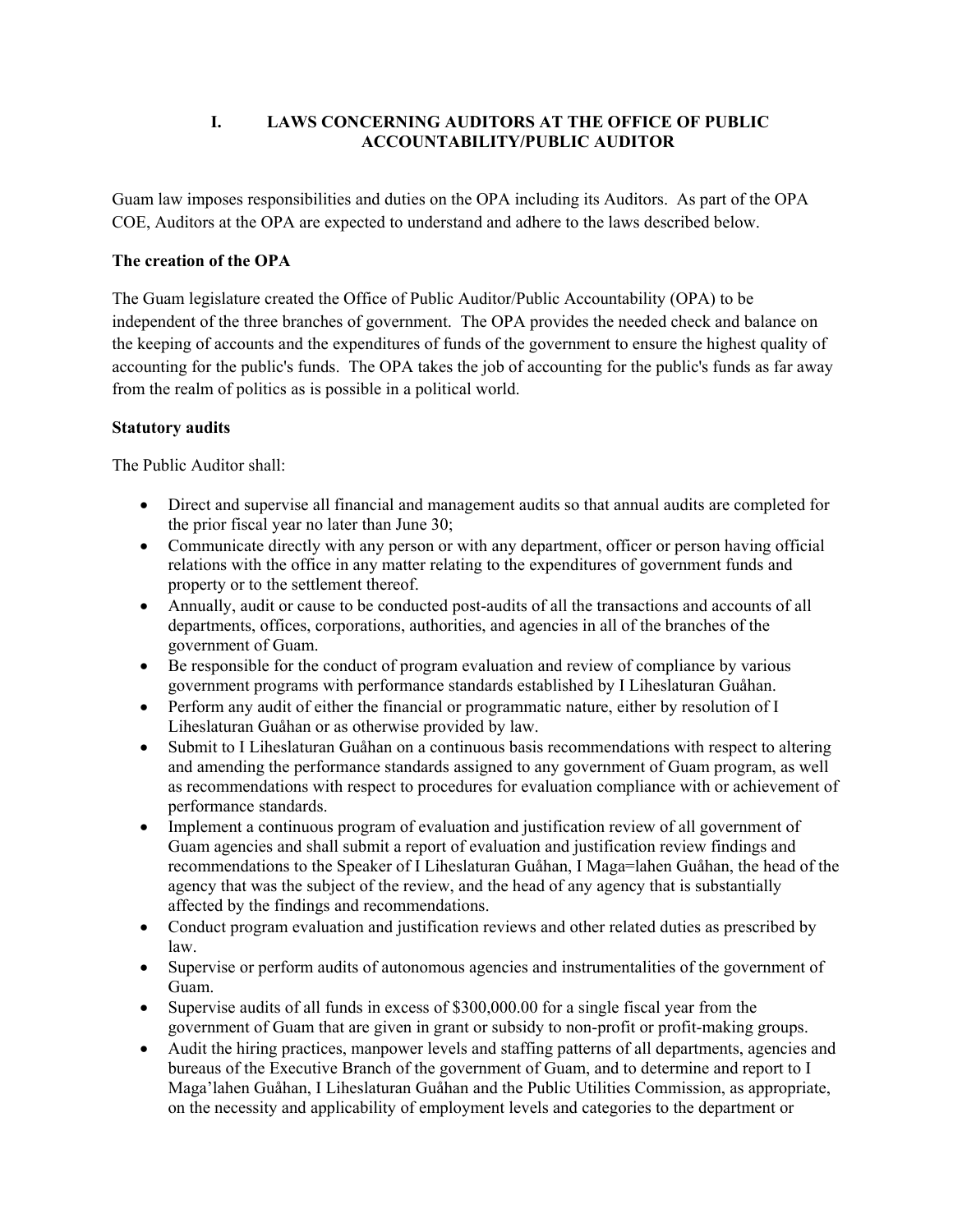agency's purpose and function, as well as draw comparisons with similar entities located elsewhere.

# **Confidentiality of audits**

*Confidentiality of Investigations.* Except pursuant to a subpoena issued by a court of competent jurisdiction for good cause shown, or the powers afforded I Liheslaturan Guåhan under Legislative Investigative Powers, the Public Auditor shall not be required to disclose any working papers. For the purposes of this Section, "working papers" means the notes, internal memoranda and records of work performed by the Public Auditor on audits and other investigations made pursuant to an OPA audit, including any and all project evidence collected and developed by the Public Auditor.

Information received by the Public Auditor alleging criminal activity or alleging wrongful use of government funds or property is privileged. Neither the Public Auditor nor any person employed by the Public Auditor shall disclose the identity of the person providing that information, unless such failure to disclose infringes upon the Constitutional rights of the accused. Nor shall the Public Auditor, nor any person employed by the Public Auditor, be required to produce any records, documentary evidence, opinions or decisions relative to such privileged communication or information: (1) in connection with any criminal case, criminal proceeding or any administrative hearing of whatever nature, or (2) by way of any discovery procedure.

Disclosure of a privileged communication or privileged information related to an audit or investigation is a felony of the third degree.

# **Public Officer and Employee Standards of Conduct**

*Gifts.* No employee shall solicit, accept, or receive, directly or indirectly, any gift valued singly or in the aggregate from a single source in excess of \$200, whether in the form of money, prize, service, loan, travel, entertainment, hospitality, thing or promise, or in any other form, when a reasonable person would infer that the gift is intended to influence the employee in the performance of that individual's official duties or is intended as a reward for any official action on that individual's part.

*Confidential Information.* No employee shall disclose information which is considered a private document by existing law, and which the employee acquires in the course of official duties, or use the information for personal gain or for the benefit of someone else.

*Fair Treatment.* No employee shall use or attempt to use an official position to secure or grant unwarranted privileges, exemptions, advantages, contracts, or treatment, for himself or herself, a spouse, children, or others, including but not limited to the following: (a) seeking other employment or contract for services by the use or attempted use of the individual's office or position; (b) accepting, receiving, or soliciting compensation for the performance of official duties or responsibilities except as provided by law; (c) using government time, equipment, or other facilities for private business purposes; (d) soliciting, selling, or otherwise engaging in a financial transaction with a subordinate or a person or business whom the employee inspects or supervises in official capacity.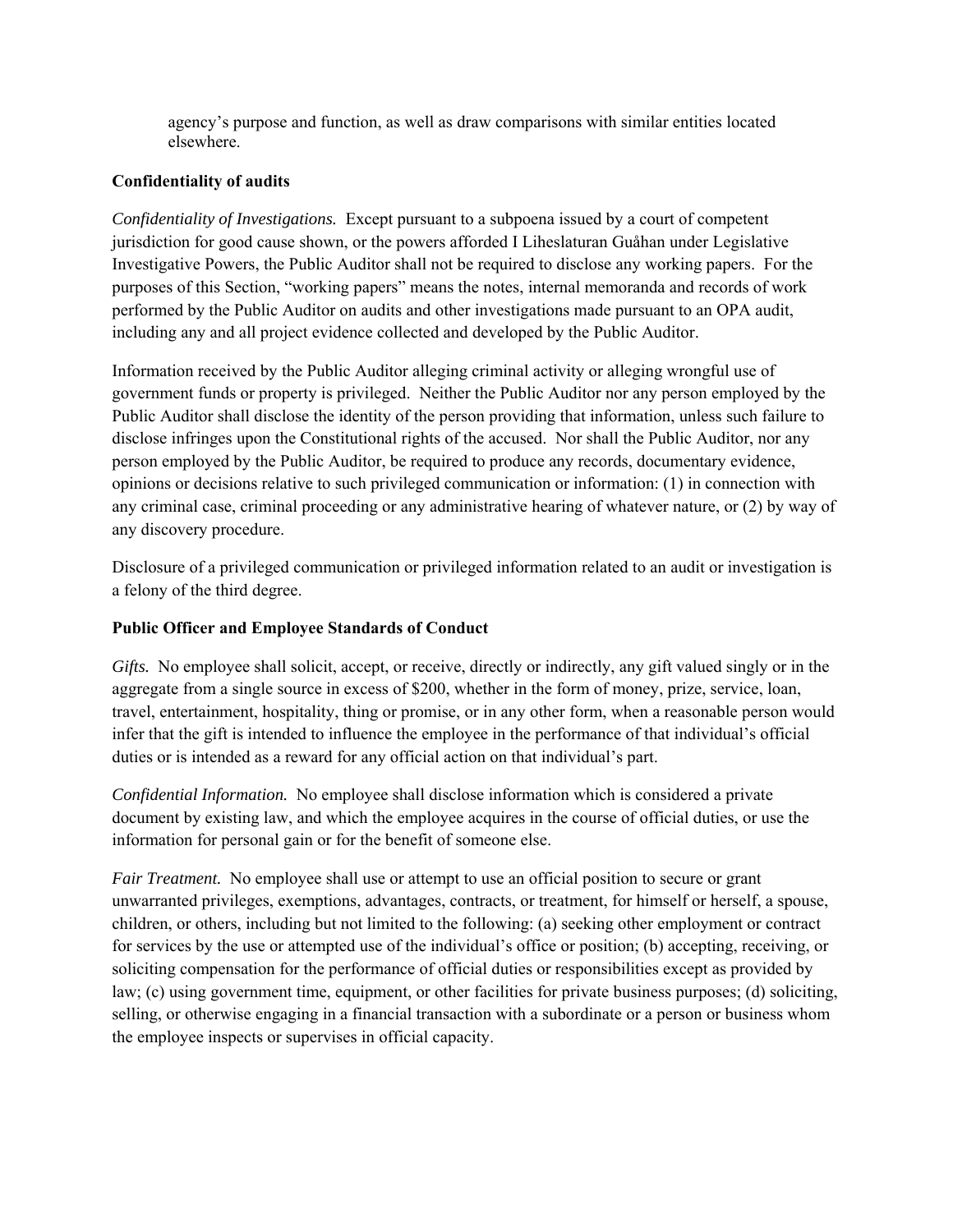*Conflicts of Interest.* No employee shall take any official action directly affecting: (1) business or other undertaking in which the employee has a financial interest; or (2) private undertaking in which the employee is engaged as legal counsel, advisor, consultant, representative, or other agency capacity.

# **Political activity**

*Prohibited Activity.* An employee shall not use his official authority or influence for the purpose of interfering with or affecting the result of an election. Specific activities in which employees are prohibited from participating include, but are not limited to: (1) soliciting, collecting, handling, disbursing or accounting for assessments, contributions or other funds for a political party, partisan political organization or candidate; (2) organizing, selling tickets to, seeking support for or actively participating in a fund-raising activity of a political party, partisan political organization or candidate; (3) taking an active part in managing the political campaign of a candidate; (4) being a candidate; (5) discharging, promoting, demoting or changing the compensation of any other employee or promising or threatening to do so, because said other employee advocates or fails to advocate through contribution, voting or otherwise, a candidate; and (6) using government travel allowances, government transportation, government supplies or government facilities for the benefit of any political party, partisan political organization or candidate.

# **Public Employee Protection for Government Employees**

The people of Guam are entitled to information about the workings of the government in order to reduce the waste and mismanagement of public funds, to reduce abuses in government authority, and to prevent illegal and unethical practices. Employees of the government of Guam are citizens first and have a right and a responsibility to behave as good citizens in our common efforts to provide sound management of governmental affairs. To help achieve these objectives, such employees should be encouraged to disclose information on actions of agencies that are not in the public interest and any employee making such disclosures shall not be subject to disciplinary measures or harassment by any public official.

*Government Employee's disclosure of information.* Disclosure of information means the written provision of evidence to any person, or the testimony before any committee of the Guam Legislature, regarding any action, policy, regulation, practice or procedure, including, but not limited to, the waste of public funds, abuse of authority or mismanagement of any agency. Disclosure does not include the following situations: (1) An employee who discloses information that he knows to be false or who discloses information with disregard for its truth or falsity; (2) An employee who discloses information from public records which are closed to public inspection pursuant to Chapter 10 of Title 5, Guam Code Annotated; (3) An employee who discloses information which is confidential under any other provision of law.

*Retaliation Prohibited.* No appointing authority or supervisor shall initiate or administer any disciplinary action against an employee on account of the employee's disclosure of information.

*Complaints by Classified Employees.* Any employee in the classified service may file a written complaint with the Civil Service Commission alleging retaliation for disclosure of information, if the employee demonstrates that reasonable communication to his supervisor, appointing authority or member of the Guam Legislature has occurred in regard to the alleged violation.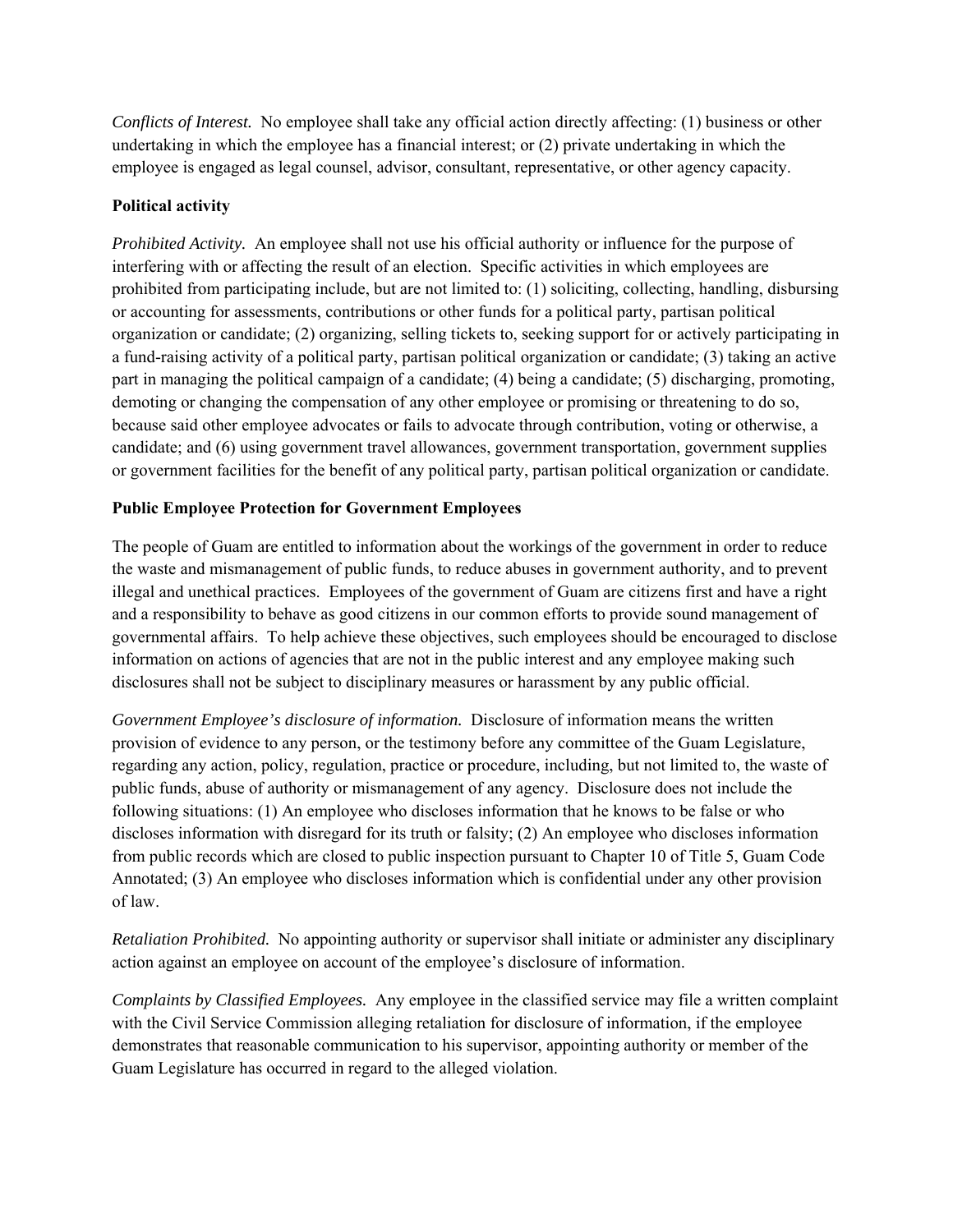# **II. INTOSAI Code of Ethics**

The OPA adopts and incorporates ISSAI 30, the International Standards of Supreme Audit Institutions, issued by the International Organization of Supreme Audit Institutions International (INTOSAI). Auditors at the OPA are considered Auditors under ISSAI 30 and are expected to understand and adhere to it as part of the OPA COE.

# **Concept, Background and Purpose of the Code of Ethics**

**1.** INTOSAI has deemed it essential to establish an international Code of Ethics for auditors in the public sector.

**2.** A Code of Ethics is a comprehensive statement of the values and principles which should guide the daily work of auditors. The independence, powers and responsibilities of the public sector auditor place high ethical demands on the SAI and the staff they employ or engage for audit work. A code of ethics for auditors in the public sector should consider the ethical requirements of civil servants in general and the particular requirements of auditors, including the latter's professional obligations.

**3.** With the Lima Declaration of Guidelines on Auditing Precepts as its foundation, the INTOSAI Code of Ethics should be seen as a necessary complement, reinforcing the INTOSAI Auditing Standards issued by the INTOSAI Auditing Standards Committee in June 1992.

**4.** The INTOSAI Code of Ethics is directed at the individual auditor, the head of the SAI, executive officers and all individuals working for or on behalf of the SAI who are involved in audit work. However, the Code should not be interpreted as having any impact on the organizational structure of the SAI.

Due to national differences of culture, language, and legal and social systems, it is the responsibility of each SAI to develop its own Code of Ethics which best fits its own environment. Preferably these national Codes of Ethics should clarify the ethical concepts. The INTOSAI Code of Ethics is intended to constitute a foundation for the national Codes of Ethics. Each SAI has the responsibility to ensure that all its auditors acquaint themselves with the values and principles contained in the national Code of Ethics and act accordingly.

**5.** The conduct of auditors should be beyond reproach at all times and in all circumstances. Any deficiency in their professional conduct or any improper conduct in their personal life places the integrity of auditors, the SAI that they represent, and the quality and validity of their audit work in an unfavorable light, and may raise doubts about the reliability and competence of the SAI itself. The adoption and application of a code of ethics for auditors in the public sector promotes trust and confidence in the auditors and their work.

**6.** It is of fundamental importance that the SAI is looked upon with trust, confidence and credibility. The auditor promotes this by adopting and applying the ethical requirements of the concepts embodied in the key words Integrity, Independence and Objectivity, Confidentiality and Competence.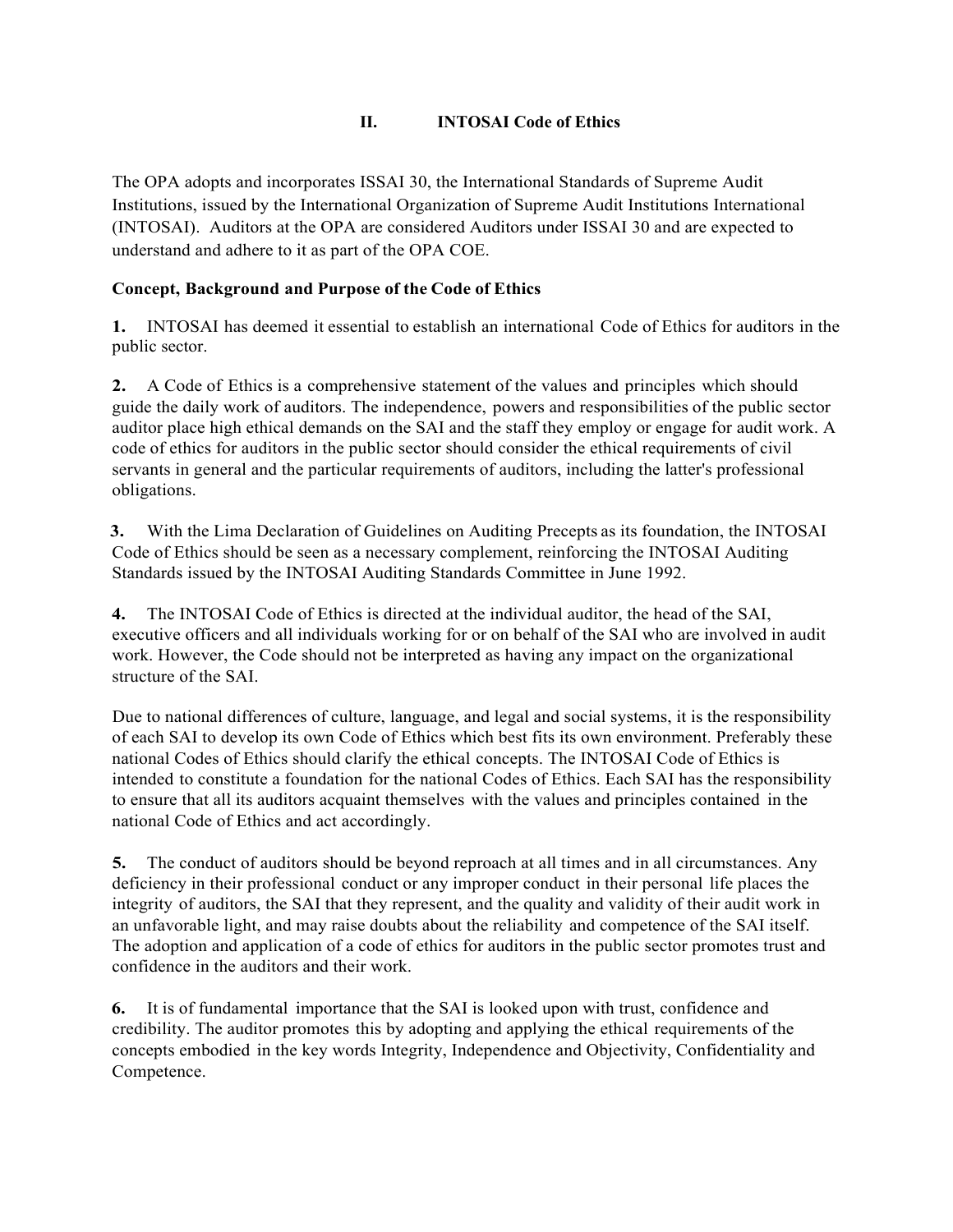# **Trust, Confidence and Credibility**

**7.** The legislative and/or executive authority, the general public and the audited entities are entitled to expect the SAI's conduct and approach to be above suspicion and reproach and worthy of respect and trust.

**8.** Auditors should conduct themselves in a manner which promotes co-operation and good relations between auditors and within the profession. The support of the profession by its members and their co-operation with one another are essential elements of professional character. The public confidence and respect which an auditor enjoys is largely the result of the cumulative accomplishments of all auditors, past and present. It is therefore in the interest of auditors, as well as that of the general public, that the auditor deals with fellow auditors in a fair and balanced way.

**9.** The legislative and/or executive authority, the general public and the audited entities should be fully assured of the fairness and impartiality of all the SAI's work. It is therefore essential that there is a national Code of Ethics or similar document which governs the provision of the services.

**10.** In all parts of society there is a need for credibility. It is therefore essential that the reports and opinions of the SAI are considered to be thoroughly accurate and reliable by knowledgeable third parties.

**11.** All work performed by the SAI must stand the test of legislative and/or executive scrutiny, public judgements on propriety, and examination against a national Code of Ethics.

# **Integrity**

**12.** Integrity is the core value of a Code of Ethics. Auditors have a duty to adhere to high standards of behaviour (e.g. honesty and candidness) in the course of their work and in their relationships with the staff of audited entities. In order to sustain public confidence, the conduct of auditors should be above suspicion and reproach.

**13.** Integrity can be measured in terms of what is right and just. Integrity requires auditors to observe both the form and the spirit of auditing and ethical standards. Integrity also requires auditors to observe the principles of independence and objectivity, maintain irreproachable standards of professional conduct, make decisions with the public interest in mind, and apply absolute honesty in carrying out their work and in handling the resources of the SAL

### **Independence, Objectivity and Impartiality**

**14.** Independence from the audited entity and other outside interest groups is indispensable for auditors. This implies that auditors should behave in a way that increases, or in no way diminishes, their independence.

**15.** Auditors should strive not only to be independent of audited entities and other interested groups, but also to be objective in dealing with the issues and topics under review.

**16.** It is essential that auditors are independent and impartial, not only in fact but also in appearance.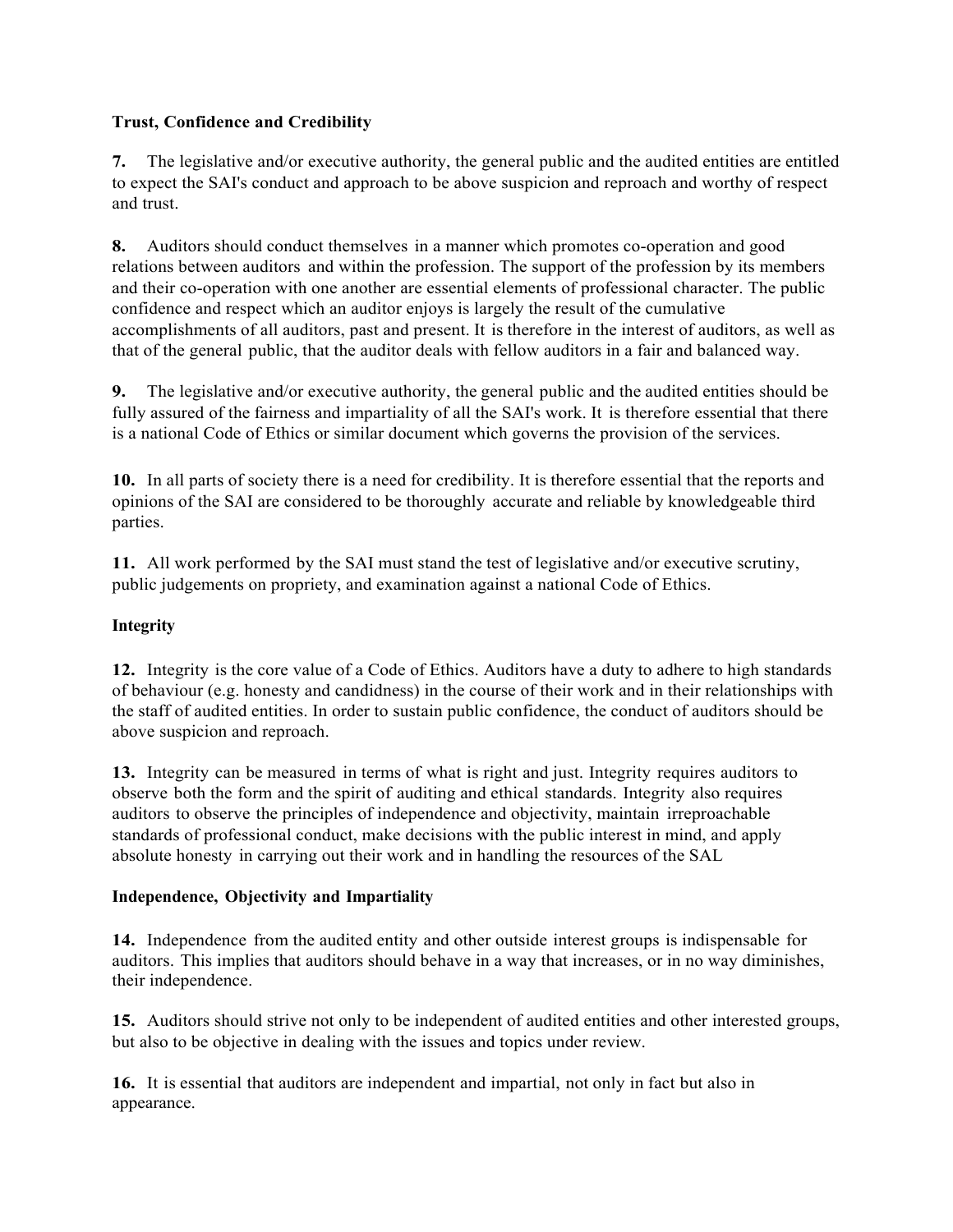**17.** In all matters relating to the audit work, the independence of auditors should not be impaired by personal or external interests. Independence may be impaired, for example, by external pressure or influence on auditors; prejudices held by auditors about individuals, audited entities, projects or programmes; recent previous employment with the audited entity; or personal or financial dealings which might cause conflicts of loyalties or of interests. Auditors have an obligation to refrain from becoming involved in all matters in which they have a vested interest.

**18.** There is a need for objectivity and impartiality in all work conducted by auditors, particularly in their reports, which should be accurate and objective. Conclusions in opinions and reports should, therefore, be based exclusively on evidence obtained and assembled in accordance with the SAI's auditing standards.

**19.** Auditors should make use of information brought forward by the audited entity and other parties. This information is to be taken into account in the opinions expressed by the auditors in an impartial way. The auditor should also gather information about the views of the audited entity and other parties. However, the auditors' own conclusions should not be affected by such views.

# **Political neutrality**

**20.** It is important to maintain both the actual and perceived political neutrality of the SAL Therefore, it is important that auditors maintain their independence from political influence in order to discharge their audit responsibilities in an impartial way. This is relevant for auditors since SAIs work closely with the legislative authorities, the executive or other government entity empowered by law to consider the SAI's reports.

21. It is important that where auditors undertake, or consider undertaking, political activities they bear in mind the impact which such involvement might have - or be seen to have - on their ability to discharge their professional duties impartially. If auditors are permitted to participate in political activities they have to be aware that these activities may lead to professional conflicts.

### **Conflicts of interest**

**22.** When auditors are permitted to provide advice or services other than audit to an audited entity, care should be taken that these services do not lead to a conflict of interest. In particular, auditors should ensure that such advice or services do not include management responsibilities or powers, which must remain firmly with the management of the audited entity.

**23.** Auditors should protect their independence and avoid any possible conflict of interest by refusing gifts or gratuities which could influence or be perceived as influencing their independence and integrity.

**24.** Auditors should avoid all relationships with managers and staff in the audited entity and other parties which may influence, compromise or threaten the ability of auditors to act and be seen to be acting independently.

**25.** Auditors should not use their official position for private purposes and should avoid relationships which involve the risk of corruption or which may raise doubts about their objectivity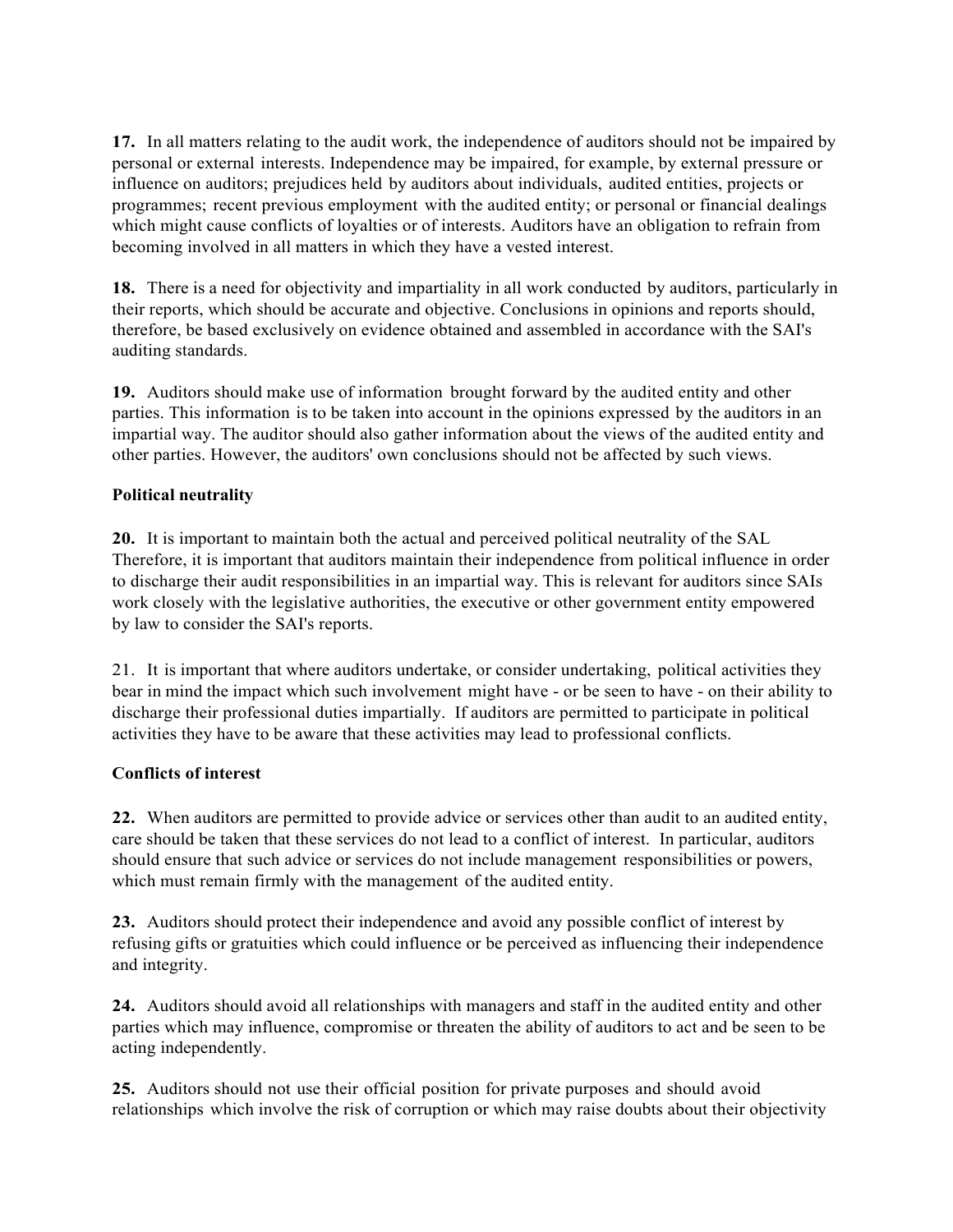and independence.

**26.** Auditors should not use information received in the performance of their duties as a means of securing personal benefit for themselves or for others. Neither should they divulge information which would provide unfair or unreasonable advantage to other individuals or organizations, nor should they use such information as a means for harming others.

# **Professional Secrecy**

**27.** Auditors should not disclose information obtained in the auditing process to third parties, either orally or in writing, except for the purposes of meeting the SAi's statutory or other identified responsibilities as part of the SAi's normal procedures or in accordance with relevant laws.

# **Competence**

**28.** Auditors have a duty to conduct themselves in a professional manner at all times and to apply high professional standards in carrying out their work to enable them to perform their duties competently and with impartiality.

**29.** Auditors must not undertake work they are not competent to perform.

**30.** Auditors should know and follow applicable auditing, accounting, and financial management standards, policies, procedures and practices. Likewise, they must possess a good understanding of the constitutional, legal and institutional principles and standards governing the operations of the audited entity.

### **Professional Development**

**31.** Auditors should exercise due professional care in conducting and supervising the audit and in preparing related reports.

**32.** Auditors should use methods and practices of the highest possible quality in their audits. In the conduct of the audit and the issue of reports, auditors have a duty to adhere to basic postulates and generally accepted auditing standards.

**33.** Auditors have a continuous obligation to update and improve the skills required for the discharge of their professional responsibilities.

### **Glossary**

The terms used in INTOSAI's Code of Ethics have the same interpretation or definition as those used in the INTOSAI Auditing Standards.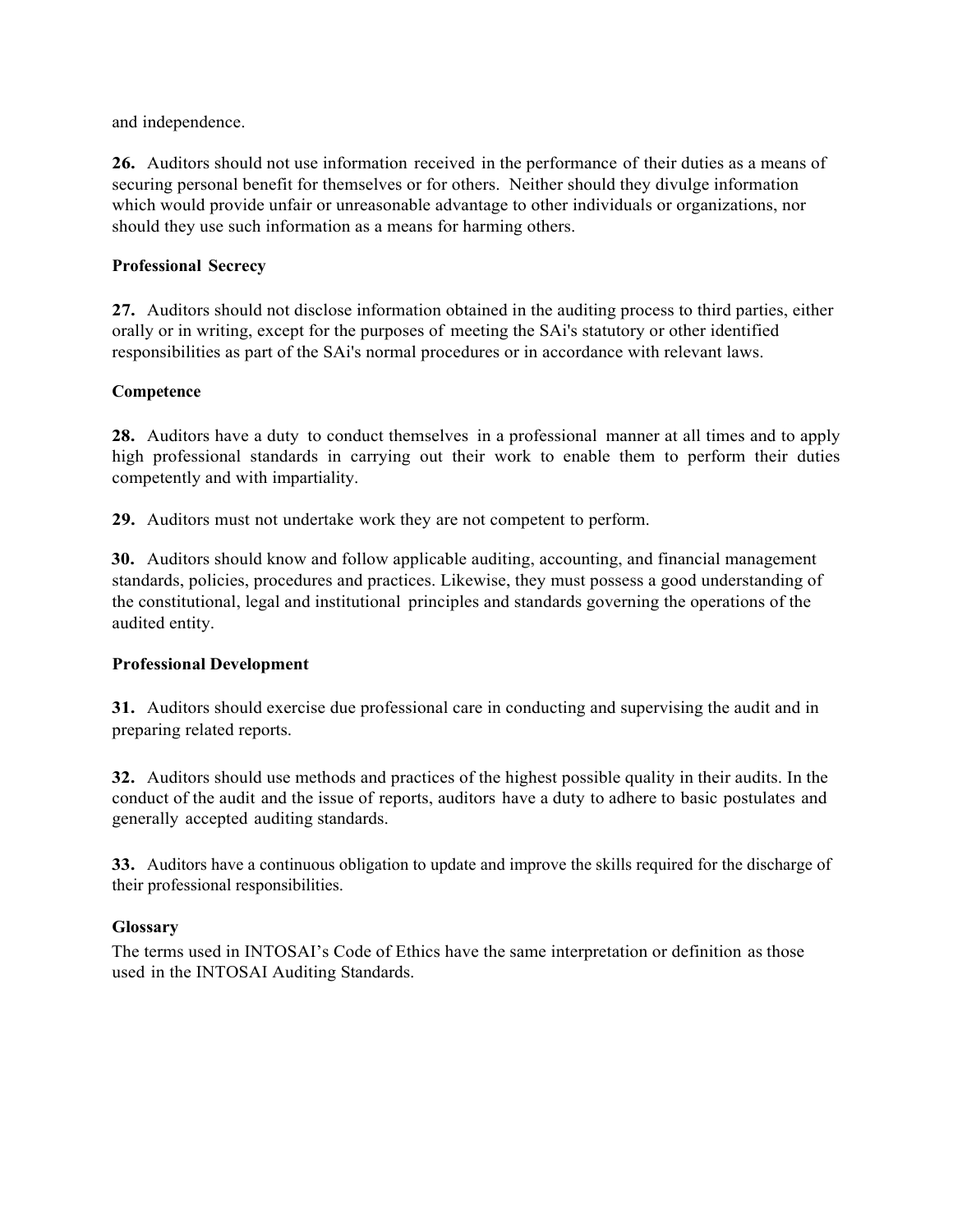# **III. AGA CODE OF ETHICS**

The OPA adopts and incorporates the Association of Government Accountants (AGA) Code of Ethics into the OPA COE. Auditors at the OPA are considered to be "government financial managers" under the AGA Code of Ethics and are expected to understand and adhere to it as part of the OPA COE.

### **Government Financial Management Profession**

A profession is distinguished by certain characteristics including:

- Mastery of a particular skill, acquired by training and education;
- Adherence by its members to a common code of values and conduct established by its administrative body, including maintaining an outlook that is essentially objective; and
- Acceptance of a duty to society as a whole (usually in return for restrictions in use of a title or in granting of a qualification).

The government financial management profession is characterized by its efforts to achieve common objectives and by its observance of certain fundamental principles. The code sets standards of conduct for members and states the fundamental principles members must observe in order to achieve common objectives.

A member's duty to the government financial management profession and to society may at times seem to conflict with the individual's immediate self-interest or duty of loyalty to his/her employer. Against this background, the Association sets ethical requirements for its members to ensure the highest quality of performance and to maintain public confidence in the profession.

### **The Public Interest**

The distinguishing marks of a profession are its acceptance by the public and the profession's acceptance of its responsibility to the public. The government financial management public consists of citizens, taxpayers, customers, employers, employees, investors, the business and financial community and others who rely on the objectivity and integrity of government financial managers to maintain the orderly functioning of government. This reliance imposes a public interest responsibility on the government financial management profession. The public interest is defined as the collective well-being of the community of people and institutions the government financial manager serves.

A government financial manager's responsibility is not exclusively to satisfy the needs of an employer or client. The standards of the government financial management profession are heavily determined by the public interest, for example:

- Independent auditors help to maintain the integrity and efficiency of the financial statements presented to the public and to financial institutions in partial support for loans and financing;
- Financial executives and professionals serve in various financial management capacities in organizations and contribute to the efficient and effective use of the organization's resources;
- Internal auditors provide assurance about a sound internal control system (enhancing the reliability of the external financial information of the employer) and provide objective evaluations upon which management can base decisions and policy;
- Budget executives and professionals assist in formulating and implementing plans/programs to acquire and apply financial resources to address public policy issues; and
- Systems executives and professionals develop and implement systems, policies and procedures to effectively apply information technology in the implementation of government programs.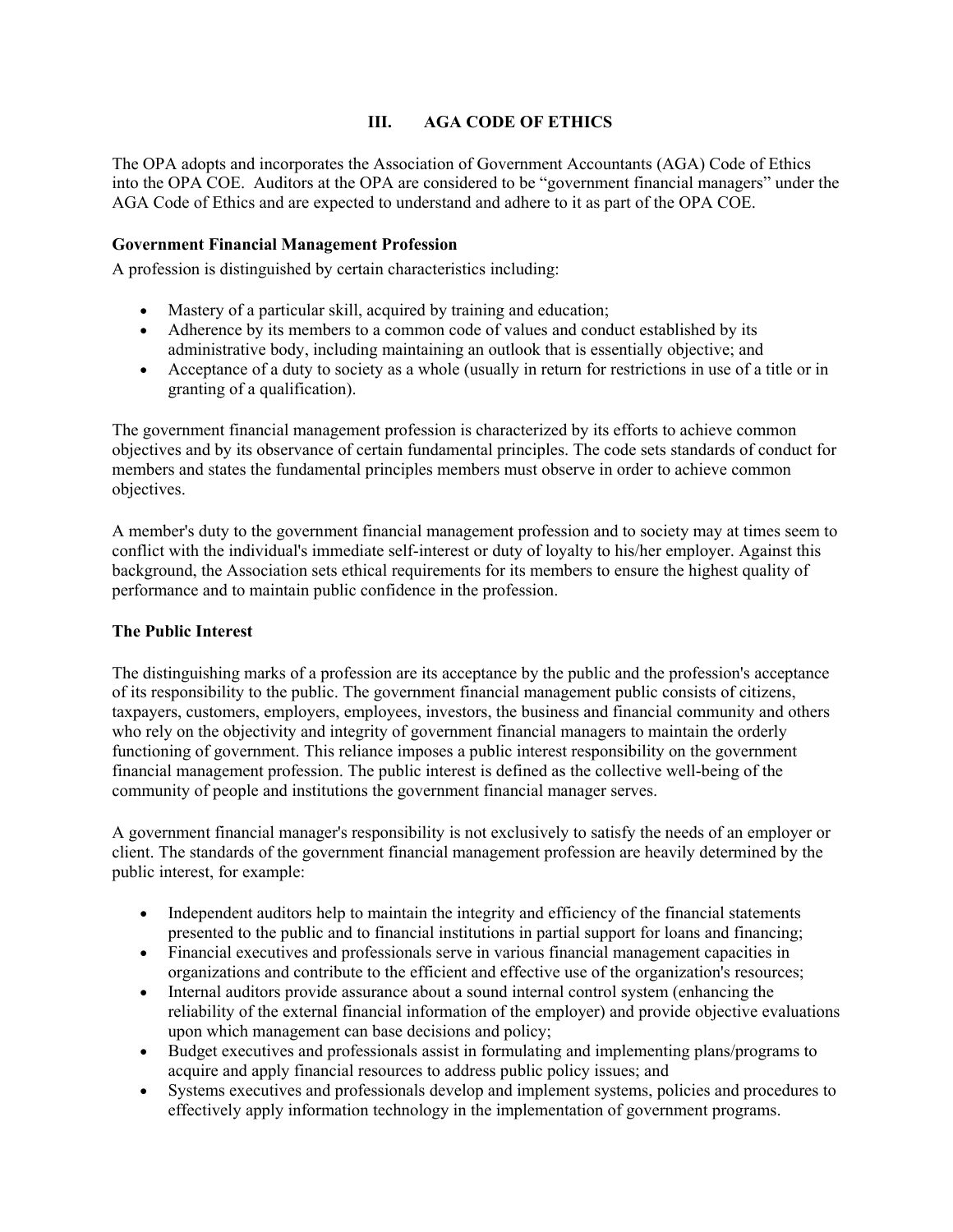Government financial managers play an important role in society. Employers, creditors and other sectors of the business community, as well as the government and the public at large rely on government financial managers for sound accounting and reporting and effective financial management. The attitude and behavior of government financial managers in providing these services has an impact on the economic well-being of their community and country as well as the confidence of the people in their government.

Government financial managers provide the public with unique services at a level that demonstrates that the public confidence is firmly founded. To keep the confidence of government's most important customer, the public, members follow an established Code of Ethics.

# **Objectives**

The code recognizes that the objectives of the government financial management profession are to work at the highest standards of professionalism, to attain the highest levels of performance and generally to meet the public interest requirement set out above. These objectives require that four basic needs be met:

- **Credibility:** Society needs credibility in government information and information systems.
- **Professionalism:** The public, employers, clients and other interested parties need to easily identify professionals in the government financial management field.
- **Quality of Services:** The public needs the assurance that all services obtained from a government financial manager are carried out to the highest standards of performance.
- **Confidence:** Users of the services of government financial managers should be able to feel confident that there is a framework of professional ethics that governs the provision of those services.

# **Principles**

In order to achieve the objectives of our profession, government financial managers must observe certain fundamental principles, which are:

- **Integrity: Be straight forward and honest in performing professional services.**
- **Objectivity:** Be fair and do not allow prejudice or bias, conflict of interest or influence of others to override objectivity.
- **Professional Competence and Due Care:** Perform professional services with due care, competence and diligence. Recognize the continuing duty to maintain professional knowledge and skill at a level required to ensure that an employer or client receives the advantage of competent professional service based on up-to-date developments in practice, legislation and techniques.
- **Confidentiality:** Respect the confidentiality of information acquired during the course of performing professional services and do not disclose or use any such information without proper and specific authority or unless there is a legal or professional right or duty to disclose.
- **Professional Behavior:** Act in a manner consistent with the good reputation of the profession and refrain from any conduct that might bring discredit to the profession.
- **Technical Standards:** Carry out professional services in accordance with the relevant technical and professional standards. Recognize the duty to carry out with care and skill, the instructions of the employer or client insofar as they are compatible with the requirements of integrity, objectivity and, where applicable, independence.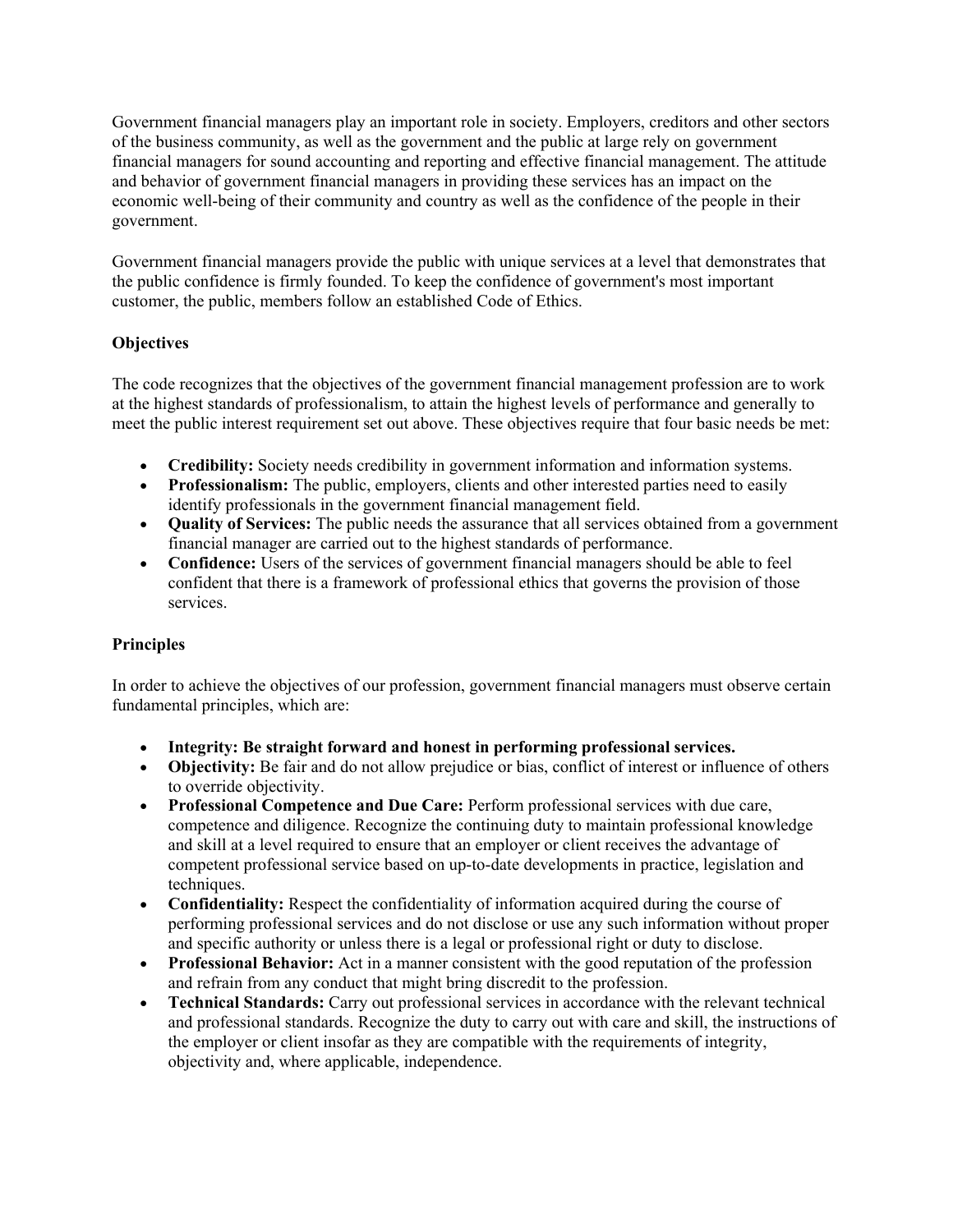### **Professional Conduct**

### **Personal Behavior**

- 1. Actively promote and encourage the highest level of ethics within the government financial management community.
- 2. Conduct yourself with integrity, dignity and respect for others.
- 3. Transmit or use confidential information obtained in your professional work only for the purpose intended and not for personal gain or other advantage or to the disadvantage of others.
- 4. Adhere to the standards of conduct of your employer and any professional associations or organizations of which you are a member.

# **Professional Competence and Performance**

- 5. Strive to perform the duties of your position and supervise the work of your subordinates with the highest degree of professional care.
- 6. Continually seek to increase your professional knowledge and skills to improve your service to employers, associates and fellow members.
- 7. Render opinions, observations or conclusions for official purposes only after appropriate consideration of the pertinent facts and after assuring yourself that you have the appropriate expertise and are free from real or perceived conflicts of interest.
- 8. Exercise diligence, objectivity and honesty in your professional activities and be aware of your responsibility to disclose improprieties that come to your attention to the appropriate parties.
- 9. Be aware of and strive to apply work-related requirements and standards prescribed by authorized government agencies and employers.

### **Responsibilities to Others**

- 10. Consider the public interest to be paramount in carrying out your duties.
- 11. Avoid any activity that creates or gives the appearance of a conflict with your employer-related responsibilities.

### **Guidance and Enforcement**

Members and CGFMs have an affirmative duty to be familiar with the code and to identify and resolve ethical issues before acting.

The National Executive Committee (NEC) has delegated the authority for review of inquiries to the Ethics Board.

The Association will strive to maintain confidentiality on all inquiries and investigations. It is acknowledged that as a necessary part of replying to an inquiry or conducting an investigation, others may become aware of confidential information.

Inquiries must be in writing and may be submitted by mail, E-mail or fax to the Association's Office of Professional Development. Inquiries of a sensitive nature should be by mail only and should be clearly marked Ethics Confidential. All inquiries will be acknowledged.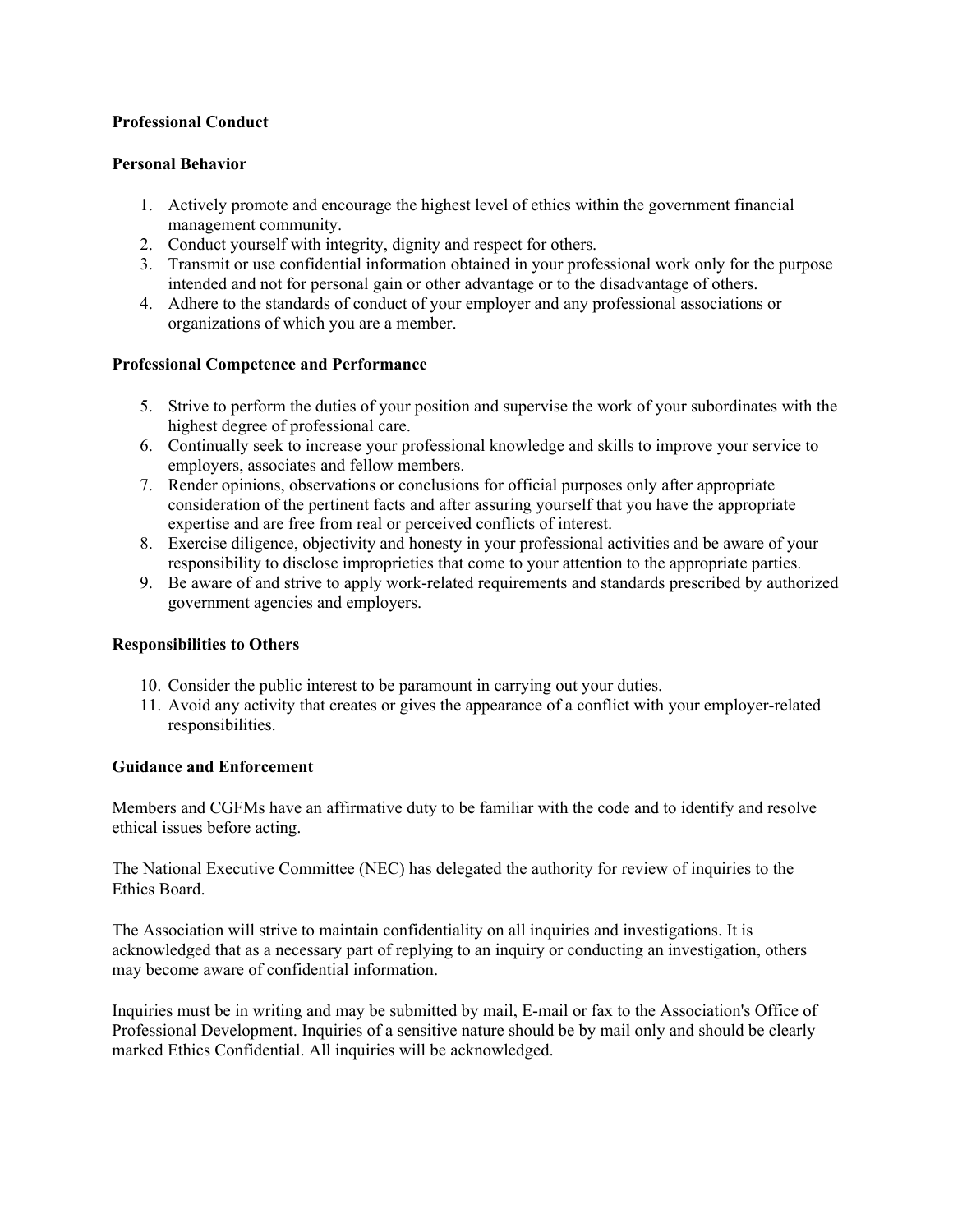The following guidelines apply to ethics investigations:

- 1. Investigations of violations of the code can result from inquiries or complaints from members or nonmembers or from information received from any other sources.
- 2. The Association will not accept the resignation of a member or CGFM while the individual is under investigation for violations of the code. AGA reserves the right to pursue and disclose the result of an investigation regardless of the person's intent to resign membership or their CGFM certificate.
- 3. Before disciplinary action is taken, the member or CGFM will be provided an opportunity to respond and to provide relevant information.
- 4. Disciplinary action may include:
	- a. Remedial action by the member or CGFM, such as additional education.
	- b. A warning.
	- c. Censure (written reprimand to membership and/or CGFM file).
	- d. Suspension of membership and/or CGFM certificate for specified time.
	- e. Termination of membership and/or CGFM certificate.
	- f. Payment of the investigation costs.
- 5. The Ethics Committee is authorized to investigate allegations or inquiries, determine the validity of the allegations and issue disciplinary action to members and CGFMs.
- 6. The member or CGFM will receive written notice of the disciplinary action and has the right to appeal the decision and/or the disciplinary action to the NEC.
- 7. A person whose CGFM certificate has been revoked may petition for reinstatement of his or her certificate. Based on its merits, a reinstatement request may be accepted by the NEC.
- 8. A person whose AGA membership has been revoked may petition for reinstatement of his or her membership. Based on its merits, a reinstatement request may be accepted by the NEC.
- 9. The Association may publicize any disciplinary action taken. Note: This listing is a summary, reflecting concepts and intentions of the ethics investigation process. Resolution of cases is intended to follow the due process set out in the Association's current Ethics Handbook.

### **Definitions**

### **The Association**

The Association of Government Accountants

### **CGFM**

Certified Government Financial Manager (Note: Unless otherwise indicated, all references to members apply to CGFMs who are not members).

### **Diligence**

Pursuing an event, action or assignment to a timely and sufficient end or close.

### **Government Financial Manager**

An individual engaged in or responsible for government financial management activities.

### **Independence**

Freedom from actual or perceived impairments, whether mental, physical, relationships, financial or other.